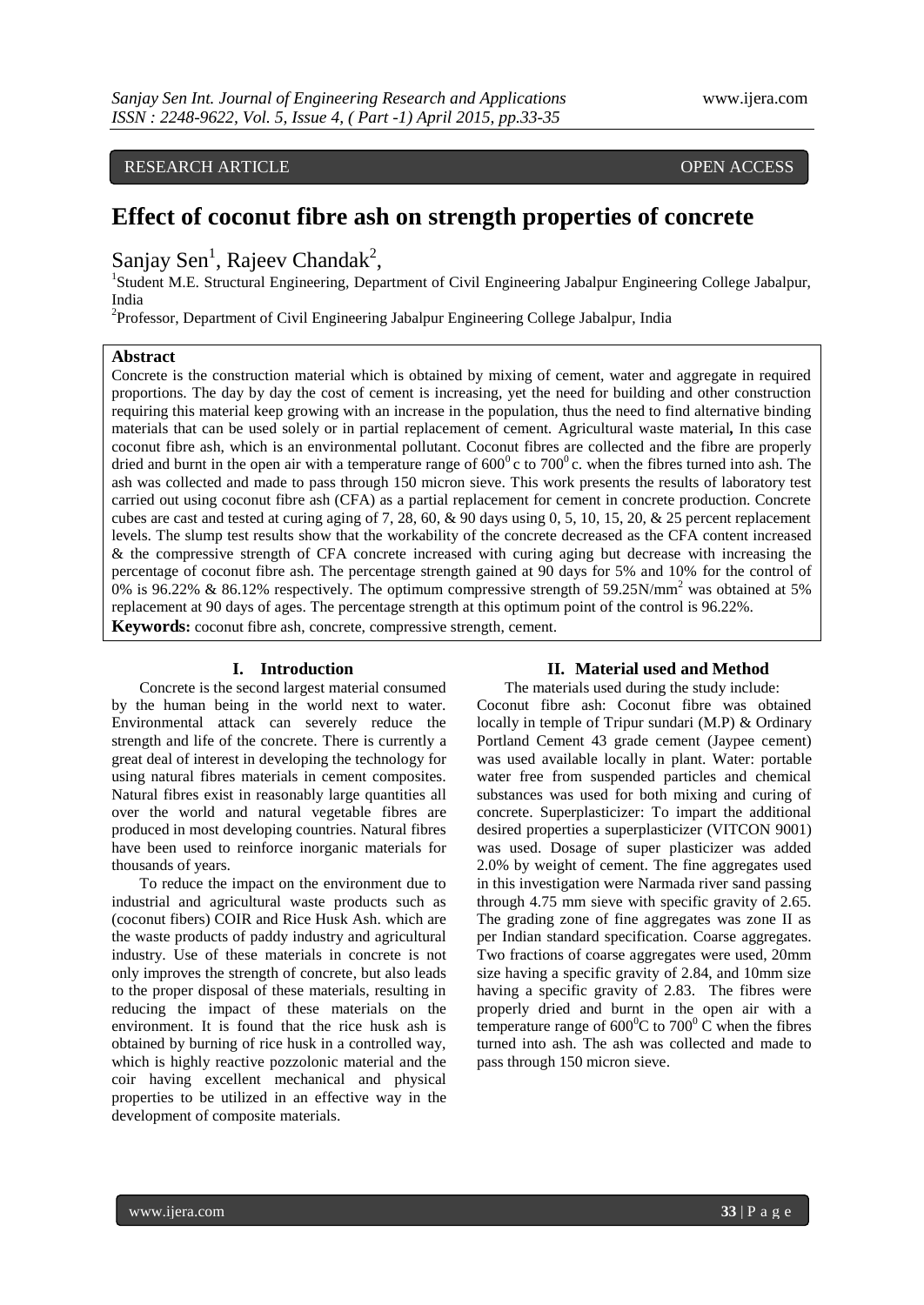

**Figure 1. Coconut fibre ash mix in concrete proportion.**

Sample of the ash was taken to the laboratory to determine the chemical composition of the coconut fibre ash. The chemical composition is presented in table 1 below. Concrete cubes of size, 150mm x 150mm x 150mm were produced by replacing the cement content, partially with the coconut fibre ash. The percentage replacements used were 0%, 5%, 10%, 15%, 20% and 25%. A total of 72 specimens were cast and cured in the curing tank for periods of 7, 28, 60 and 90 days. Three specimens were crushed using the universal testing machine at the end of each curing regime and the average strength was recorded.



**Figure 2. Compaction of concrete. (vibration)**

#### **III. Result and Discussion**

The result of the chemical analysis carried out on the coconut fibre ash is present on table 1. According to M.S. Shetty the raw materials used for the manufacture of cement consist mainly of lime, silica, alumina, and iron oxide. Generally the chemical analysis of coconut fibre ash reveals that it contains some quantities of these elements. Hence CFA can be used effectively as a supplementary cementitious material.

#### **Table-1 Chemical Composition of Coconut Fibre Ash**

| ы                              |                 |  |
|--------------------------------|-----------------|--|
| Constituents                   | Percentage      |  |
|                                | composition (%) |  |
| Sio <sub>2</sub>               | 13.78           |  |
| $Al_2O_3$                      | 36.24           |  |
| Fe <sub>2</sub> O <sub>3</sub> | 0.15            |  |
| Cao                            | 33.37           |  |
| Mgo                            | 20.06           |  |
| So <sub>3</sub>                | 0.007           |  |
| MnO                            | 0.13            |  |
| $K_2O$                         | 0.73            |  |
| $P_2O_5$                       | 0.021           |  |
| Na <sub>2</sub> O              | 0.38            |  |
| LOI                            | 2.14            |  |

Table 2 shows the slump test result & it can be observed that the slump value decrease with increasing the percentage of coconut fibre ash. This indicates that the concrete became less workable (stiff) as the CFA content increased.

| Table2: Slump test result of coconut fibre ash |  |  |
|------------------------------------------------|--|--|
| concrete.                                      |  |  |

| % replacement | slump |
|---------------|-------|
|               | 110   |
| 5             | 103   |
| 10            | 96    |
| 15            | 90    |
| 20            | 86    |
| 25            | 82    |

The compressive strength test result for the various curing ages are shown in table 3.

| Table 3: Compressive strength test result of  |
|-----------------------------------------------|
| coconut fibre ash concrete at different ages. |

| $\frac{0}{0}$ | Compressive strength $(N/mm2)$ |       |       |       |
|---------------|--------------------------------|-------|-------|-------|
| replacement   | 7                              | 28    | 60    | 90    |
|               | days                           | days  | days  | days  |
| 0             | 32.59                          | 50.96 | 57.59 | 61.58 |
| 5             | 30.33                          | 47.33 | 53.38 | 59.25 |
| 10            | 22.52                          | 32.59 | 42.40 | 53.03 |
| 15            | 18.78                          | 25.92 | 30.00 | 32.58 |
| 20            | 14.67                          | 22.51 | 26.05 | 28.14 |
| 25            | 13.33                          | 20.22 | 22.80 | 25.00 |

The compressive strength of CFA concrete increased with curing aging, but decrease with increasing the percentage of coconut fibre ash. The percentage strength gained at 90 days for 5% and 10% for the control of 0% is 96.22% & 86.12% respectively. The optimum compressive strength of 59.25N/mm<sup>2</sup> was obtained at 5% replacement at 90 days of ages. The percentage strength at this optimum point of the control is 96.22%.